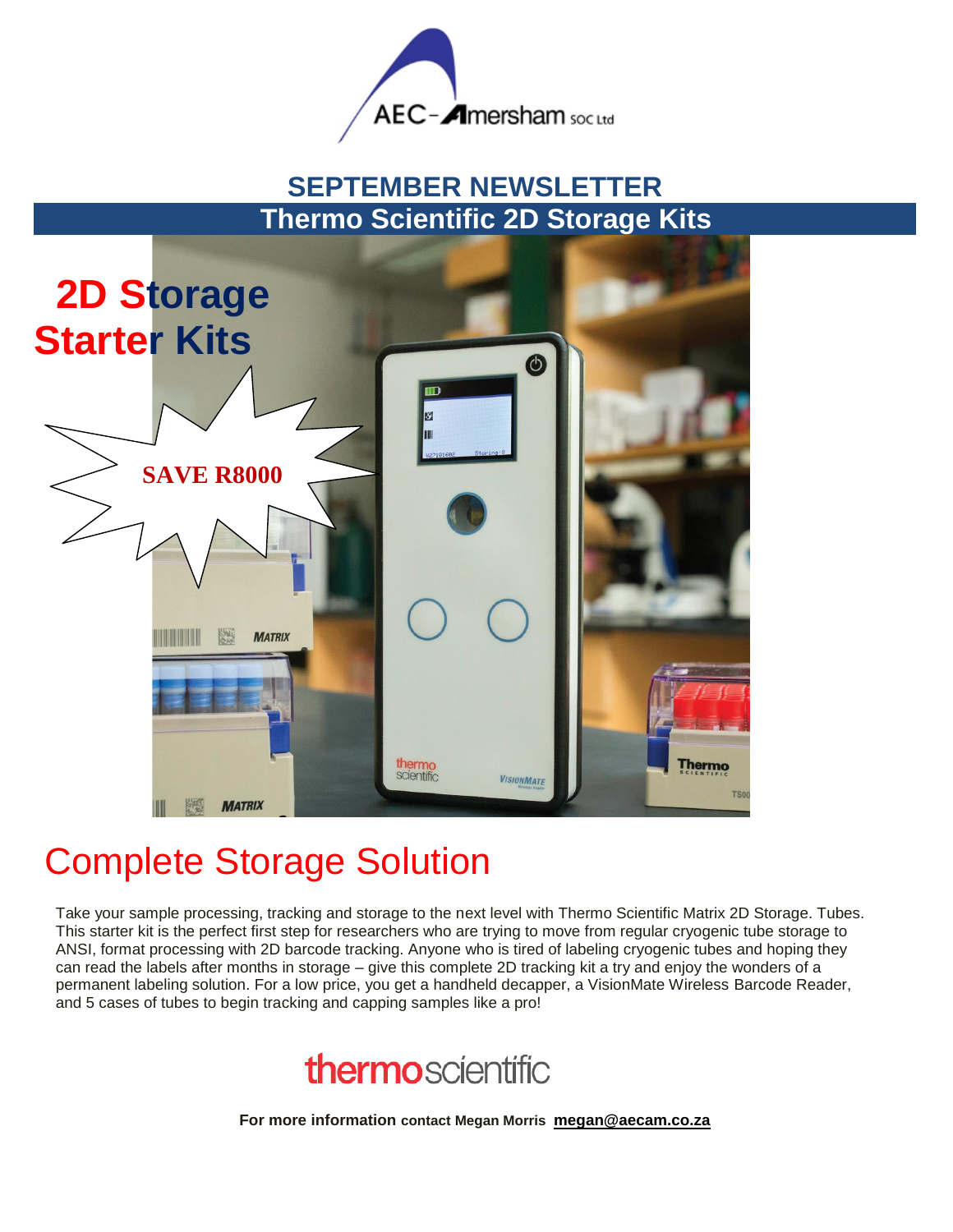# **Thermo Scientific Multiskan SKY**



- Nucleic acids (DNA, RNA) quantitation
- Protein assays (direct quantitation and colorimetric assays)
- Cell proliferation, viability, and cytotoxicity assays
- Apoptosis assays
- Enzymatic activity assays
- Spectral and kinetic assays
- Endotoxin assays
- Bacterial growth assays
- Immunoassays, including ELISA

### **Purchase the Multiskan SKY and receive a**

### **FREE**



**Electronic Clip Tip Pipette OR a Medifuge™ Small Benchtop Centrifuge AND a further 20 % discount On an F2 Single Channel Pipette** 







**For more information contact Carlo Jackson [carlo@aecam.co.za](mailto:carlo@aecam.co.za)**